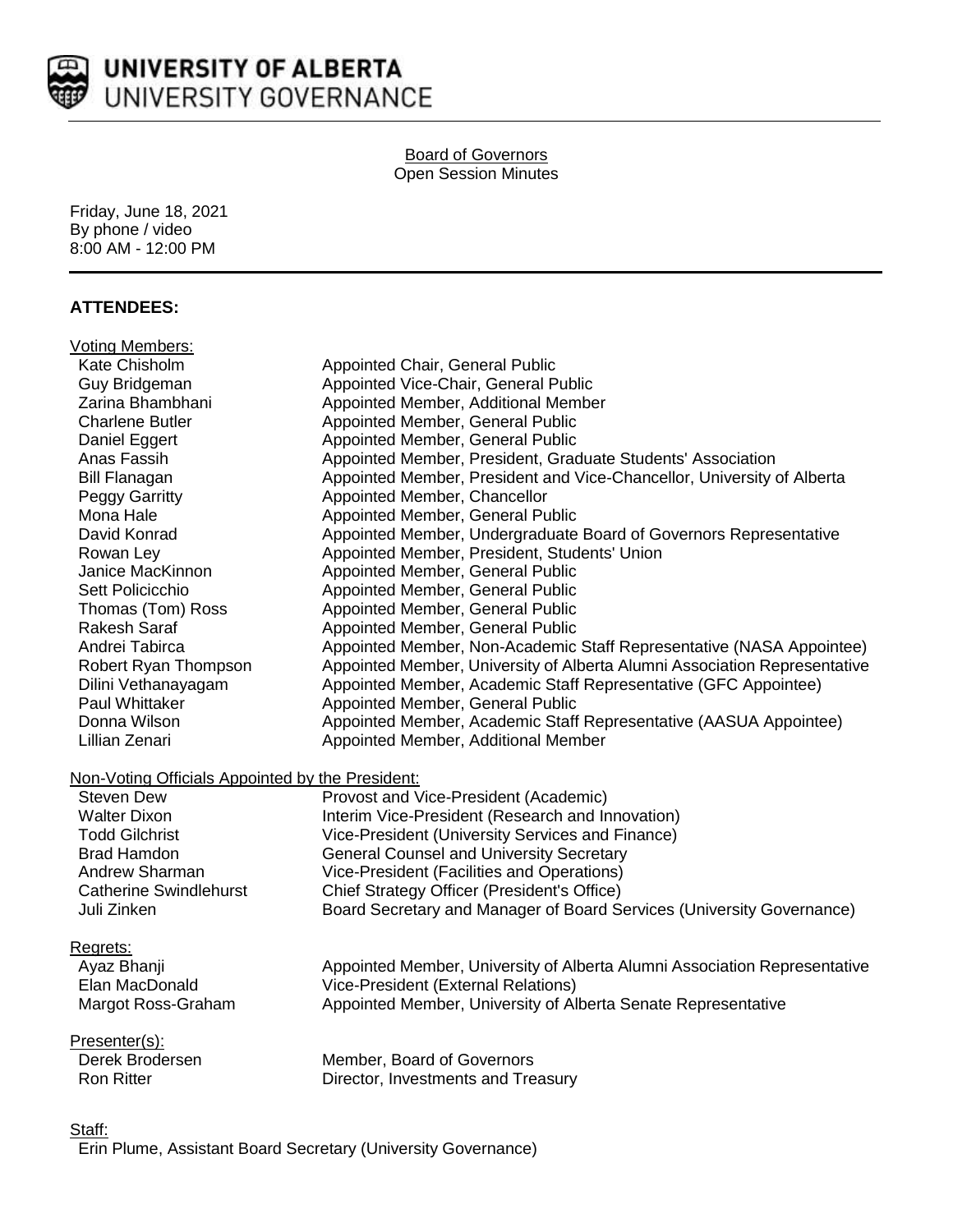The Chair called the meeting to order at 8:00 a.m.

#### *IN CAMERA* **SESSION OF VOTING MEMBERS ONLY**

Members met *in camera* at the start of the meeting

#### **OPENING SESSION**

1. *Chair's Session*

*Presenter(s)*: Kate Chisholm

The Chair welcomed members and guests, and reminded all in attendance that the open session of the meeting was being webcast to observers.

She acknowledged the recent news of the remains of 215 children found at the site of the former Kamloops Indian Residential School, noted National Indigenous People's Day on June 21, and asked Board members to reflect on historical and current relations among Indigenous and non-Indigenous peoples in Canada and what this means for reconciliation, individually, and as a collective.

The Chair read the following territorial acknowledgement:

The University of Alberta resides on Treaty 6 territory and the homeland of the Métis. This territory is a traditional gathering place for diverse Indigenous peoples whose histories, languages and cultures continue to influence and enrich our community. To acknowledge the territory is to recognize the longer history of these lands.

#### 1a. Call to Order and Confirmation of Quorum

*Presenter(s)*: Kate Chisholm

The Chair called the open session to order and the Board Secretary confirmed that the attendance constituted quorum.

#### 1b. *Approval of Open Session Agenda*

Materials before members are contained in the official meeting file.

*Presenter(s)*: Kate Chisholm

The motion was moved and seconded.

THAT the Board of Governors approve the Open Session agenda, as presented.

**CARRIED**

### 1c. Conflict of Interest - Opportunity for Declaration

#### *Presenter(s)*: Kate Chisholm

The Chair invited members to declare any conflicts of interest related to the Open Session Agenda. No conflicts were declared.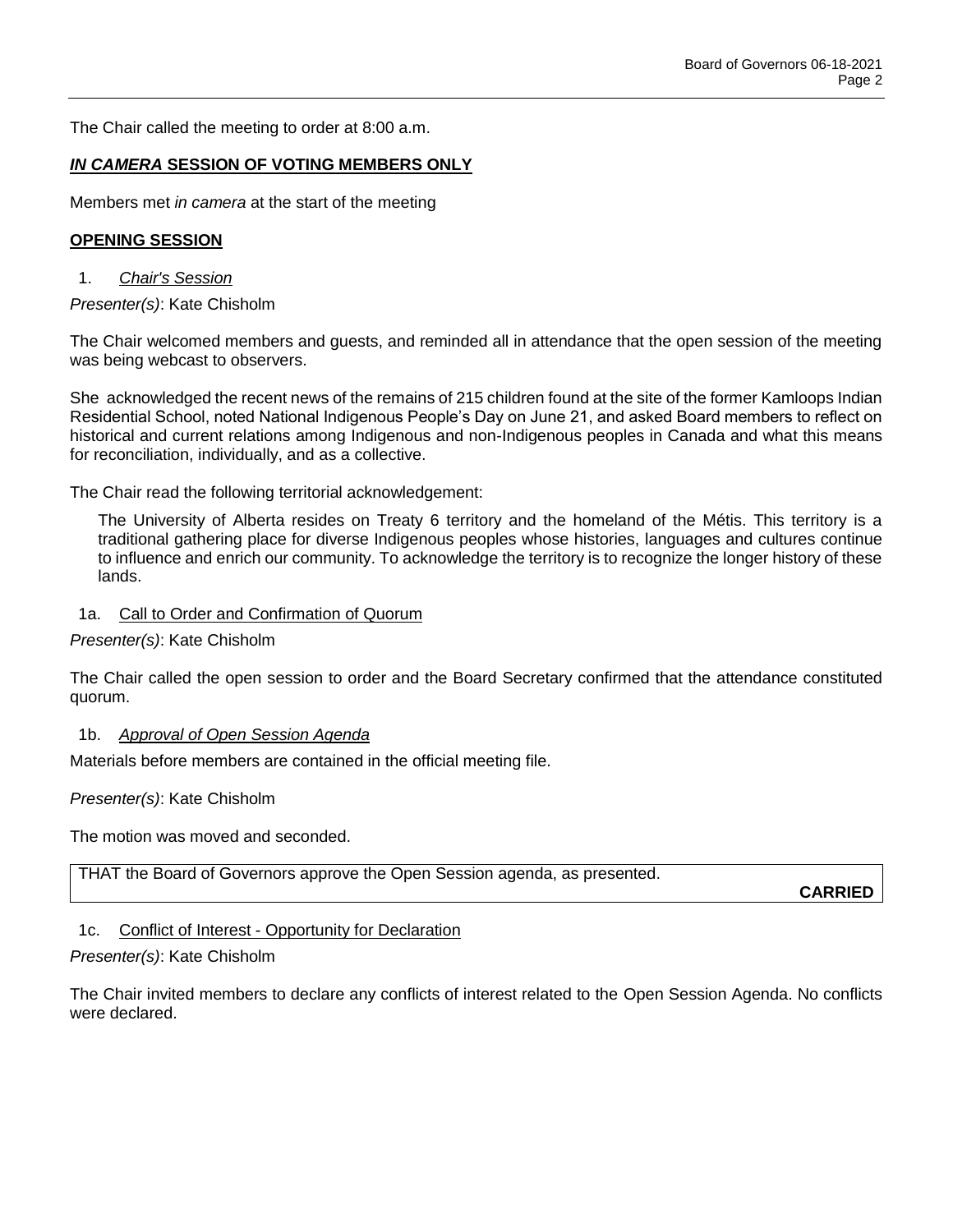## 1d. Chair's Remarks

## *Presenter(s)*: Kate Chisholm

The Chair welcomed Aminah Robinson Fayek, incoming Vice-President (Research and Innovation), who was observing the meeting, and thanked Walter Dixon for his outstanding leadership of the research portfolio over the past year.

The Chair then reminded the Board of the upcoming virtual convocation ceremonies and encouraged members to celebrate with the university community. The Chancellor highlighted the 2021 Honorary Degree recipients and invited members to watch their speeches on the university website in the week leading up to the ceremonies.

- 2. *Report of the President*
- 2a. College Update
- 2b. COVID-19 Update
- 2c. Emergency Governance Protocols Decision Tracker

Materials before members are contained in the official meeting file.

### *Presenter(s)*: Bill Flanagan

*Purpose of the Proposal*: For information / discussion.

#### *Discussion:*

In addition to his written report, President Flanagan provided verbal remarks on the forthcoming launch of the colleges on July 1, including: the recently released College Operating Model; communications with the campus community: and plans for the college strategic planning process, noting that the College Strategic Plans would come forward for Board consideration in December 2021.

At the President's invitation, Andrew Sharman provided a COVID-19 update, informing members that staff would begin a phased return in August and that his team had developed return-to-campus guidelines for the Alberta post-secondary sector, which were awaiting government sign-off.

Mr Sharman responded to questions from the Board regarding: the university's plans for building ventilation; whether the university was considering mental health and wellness and academic supports for students as part of the return-to-campus plan; whether meetings would remain online or return to in-person; plans to support international students and remote learning; and supports for professors returning to campus.

The Chair thanked Mr Sharman and the university's public health response team for their efforts to keep university employees and students safe.

### **CONSENT AGENDA**

3. *Motion to Approve the Consent Agenda*

Materials before members are contained in the official meeting file.

### *Presenter(s)*: Kate Chisholm

- 3a. Approval of the Open Session Minutes of May 14, 2021
- 3b. Approval of the Open Session Minutes of May 31, 2021 *Report of the Finance and Property Committee*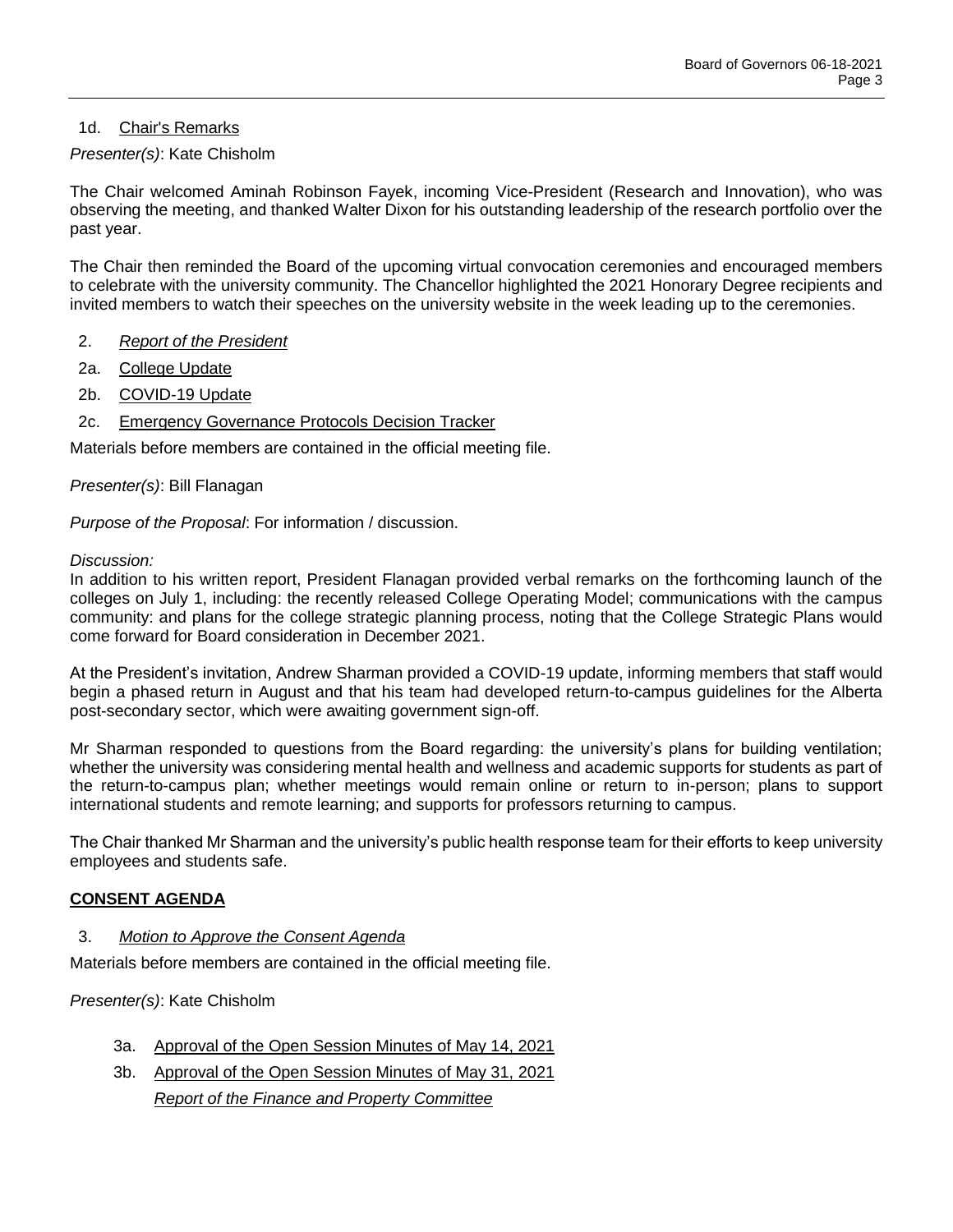- 3c. University of Alberta 2022-2023 Tuition for Incoming International Students
- 3d. Proposed Tuition Adjustment to Domestic Rates for 2021/22 Master of Science in Internetworking, and the Master of Science with Specialization in Multimedia
- 3e. University of Alberta 2021-2022 Tuition Fee Proposal: New Kinesiology, Sport, and Recreation Programs
- 3f. Land Dispositions:
	- Long-Term Lease (Utility Right-of-Way) Mattheis Ranch
	- Right-of-Way University of Alberta Mattheis Ranch
	- Long-Term Lease (Utility Right-of-Way) University of Alberta Botanic Garden

*Report of the Reputation and Public Affairs Committee*

3g. University of Alberta Annual Report to the Government of Alberta

The motion was moved and seconded.

THAT the Board of Governors approve the Open Session Consent Agenda.

**CARRIED**

### **ACTION ITEMS**

*Report of the Finance and Property and Learning, Research and Student Experience Committees*

*Presenter(s)*: Charlene Butler; Daniel Eggert

4. Metrics Associated with Academic Restructuring (UAT/College Metrics)

Materials before members are contained in the official meeting file.

*Presenter(s)*: Steven Dew; Todd Gilchrist

*Purpose of the Proposal*: The proposal is before the Board to consider a set of metrics to measure the success of the Colleges and academic restructuring.

#### *Discussion*:

Ms Butler and Mr Eggert introduced the item, and reviewed consideration of the metrics by the Board Finance and Property Committee and the Board Learning, Research, and Student Experience Committee. Dr Dew reminded members that the metrics had been recommended by General Faculties Council at its June 7, 2021 meeting.

The Board engaged in a discussion of the metrics, including: the generality of the interdisciplinarity metric; concern that the quality of shared services metric required further work and should be aligned with the college strategic plans; consideration of how individuals would be evaluated within the portfolios; and the importance of comprehensive campus consultation and community engagement.

The motion was moved and seconded.

THAT the Board of Governors, on the recommendation of the Board Finance and Property Committee, the Board Learning, Research and Student Experience Committee, and General Faculties Council, approve the proposed metrics associated with academic restructuring, as set forth in Attachment 1.

**CARRIED** Opposed: Andrei Tabirca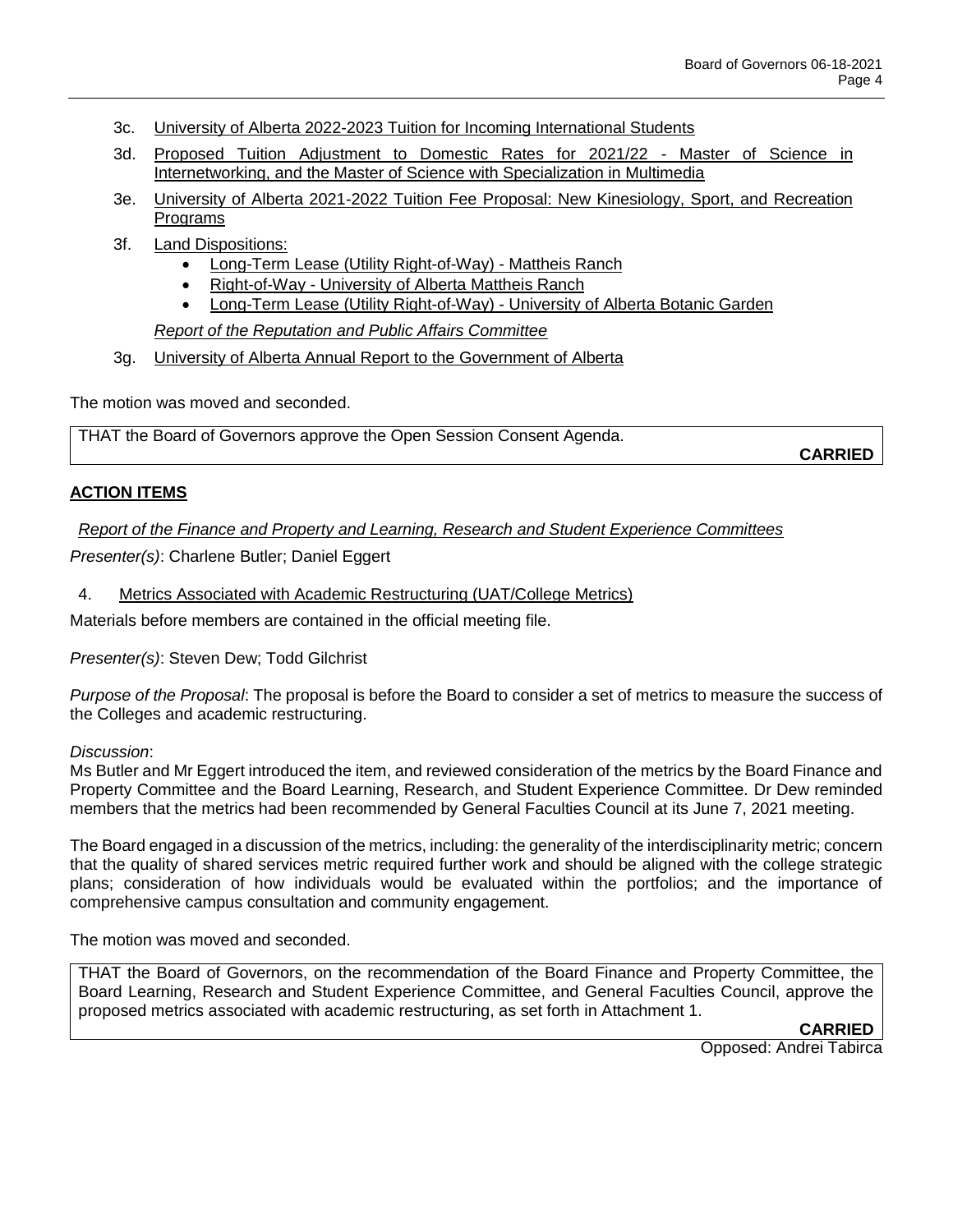*Report of the Governance Committee*

*Presenter(s)*: Guy Bridgeman

## 5. Board of Governors Bylaws

Materials before members are contained in the official meeting file.

*Presenter(s)*: Brad Hamdon; Juli Zinken

*Purpose of the Proposal*: To seek Board of Governors' approval of Board Bylaws to guide its work.

*Discussion*:

Dr Bridgeman introduced the item, noting the extensive consultation that had occurred, that the material before members highlighted changes made since the Board last reviewed the draft bylaws on May 14, 2021, and that the bylaws would guide the Board's work once they took effect on September 15, 2021.

The Board Chair responded to a question from a Board member regarding the possibility of adding professors as ex officio members on standing committees.

The motion was moved and seconded.

THAT the Board of Governors, on the recommendation of the Board Governance Committee, approve and confirm the Board Bylaws as set forth in Attachment 1 as the bylaws of the Board of Governors, and rescind the "University of Alberta Standing and other Committees of the Board of Governors General Terms of Reference" as set forth in Attachment 2, all to take effect September 15, 2021.

**CARRIED**

### **DISCUSSION ITEMS**

*Report of the Investment Committee*

*Presenter(s)*: Derek Brodersen

6. Investment Committee Annual Report

Materials before members are contained in the official meeting file.

*Presenter(s)*: Derek Brodersen; Ron Ritter

*Purpose of the Proposal*: For information / discussion.

### *Discussion*:

Messrs Brodersen and Ritter reviewed the Board Investment Committee's annual report to the Board, providing an overview of the endowed and non-endowed asset performance over the past year. Mr Brodersen briefed the Board on the committee's plans for 2021-22, including enhanced risk monitoring and reporting, and thanked committee members, administration, and staff for their excellent work over the past year.

Mr Brodersen responded to questions from the Board regarding: potential risks and opportunities related to the economy and inflation, and whether deconsolidation would have an impact on the university's investments.

### **INFORMATION ITEMS**

Materials before members are contained in the official meeting file.

There were no requests from members to discuss the information items listed below.